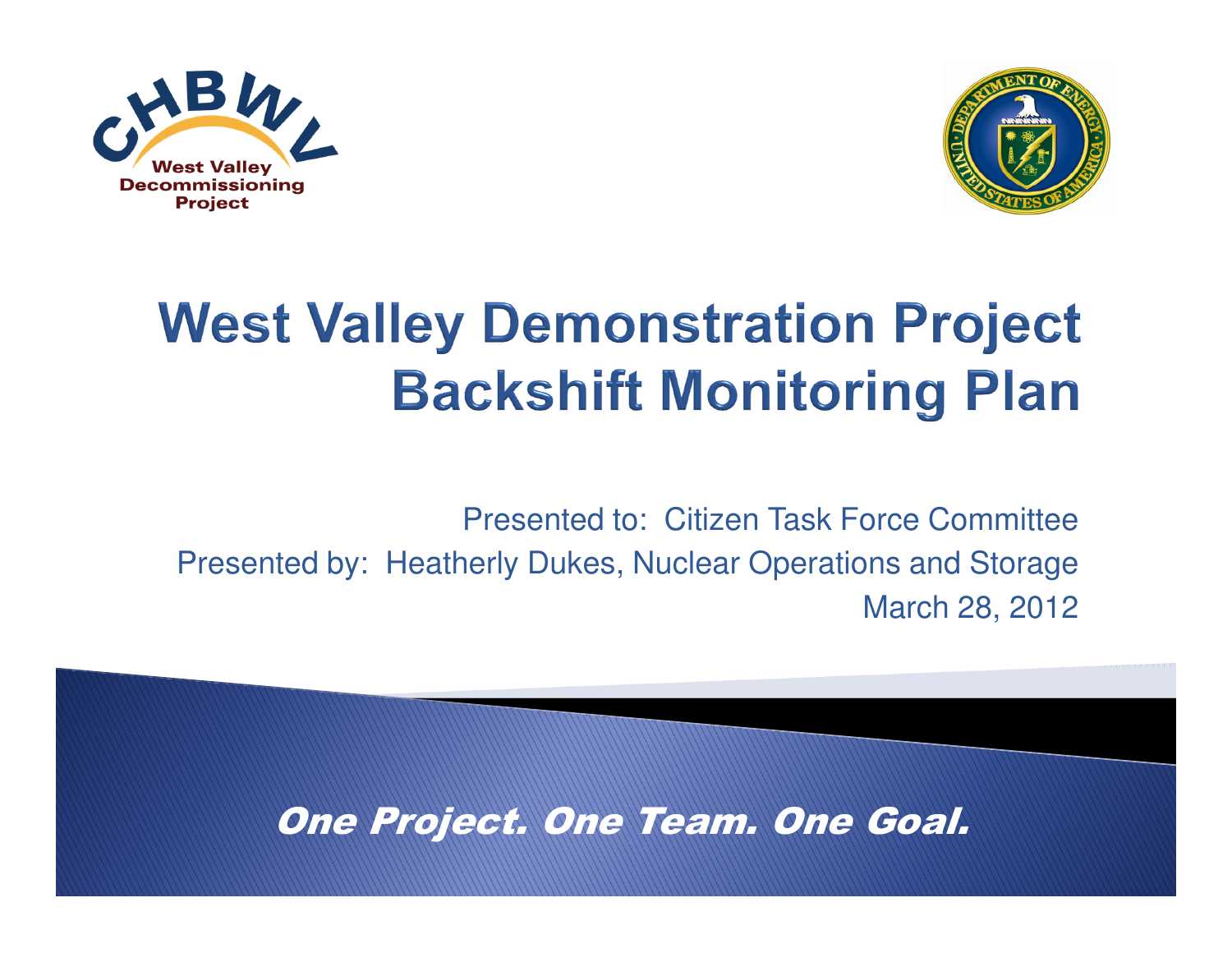## **Recent History of Backshifts**

- CHBWV's proposal had a reduced backshift
	- -2010 backshift had 4 operators, 1 Supervisor, & 1 Rad Tech
- $\blacktriangleright$  During Transition, review confirmed reduced backshift justified
	- Many systems no longer active
	- **Many procedures could be stream-lined/eliminated**
	- Many surveillances and backshift activities could be streamlined/eliminated
	- Backshift operating practices/crew size not commensurate with no active operations (surveillances and routine preventive maintenance only)

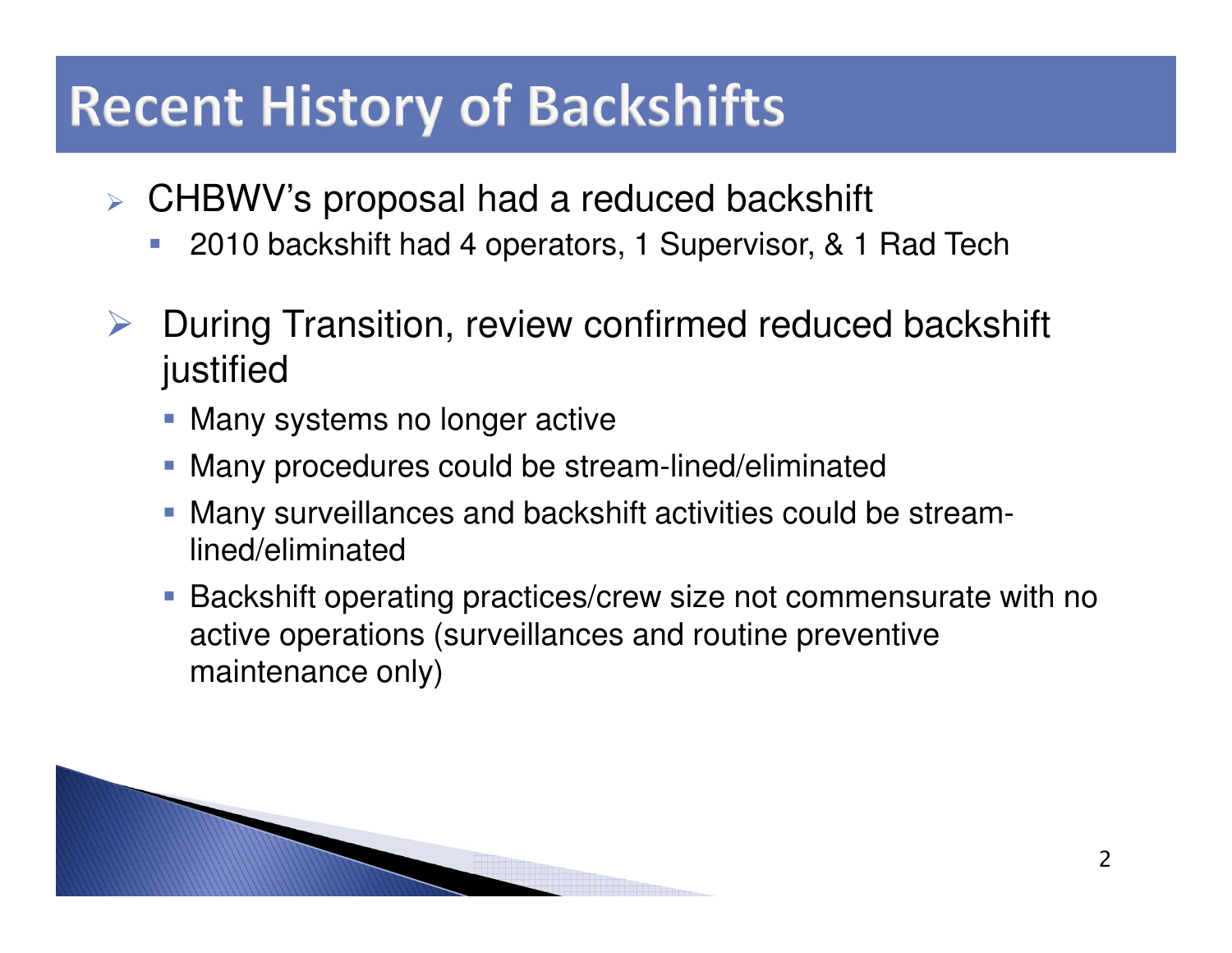## **CHBWV Approach**

- Maximize risk reduction by placing more workers on riskreduction/risk-elimination activities
	- -Cold, dark, & dry projects
	- -Waste packaging & shipping activities
	- -D&D projects
- $\triangleright$  Reduce inefficiencies in backshifts
	- -Right size backshift crews commensurate with risks
	- - Reassign displaced backshift personnel to risk-reduction activities (projects, waste, and D&D operations)
	- - Reduced backshifts in "phases" to ensure proper assignment of resources for monitoring plant
- Good stewards of government/taxpayers' monies